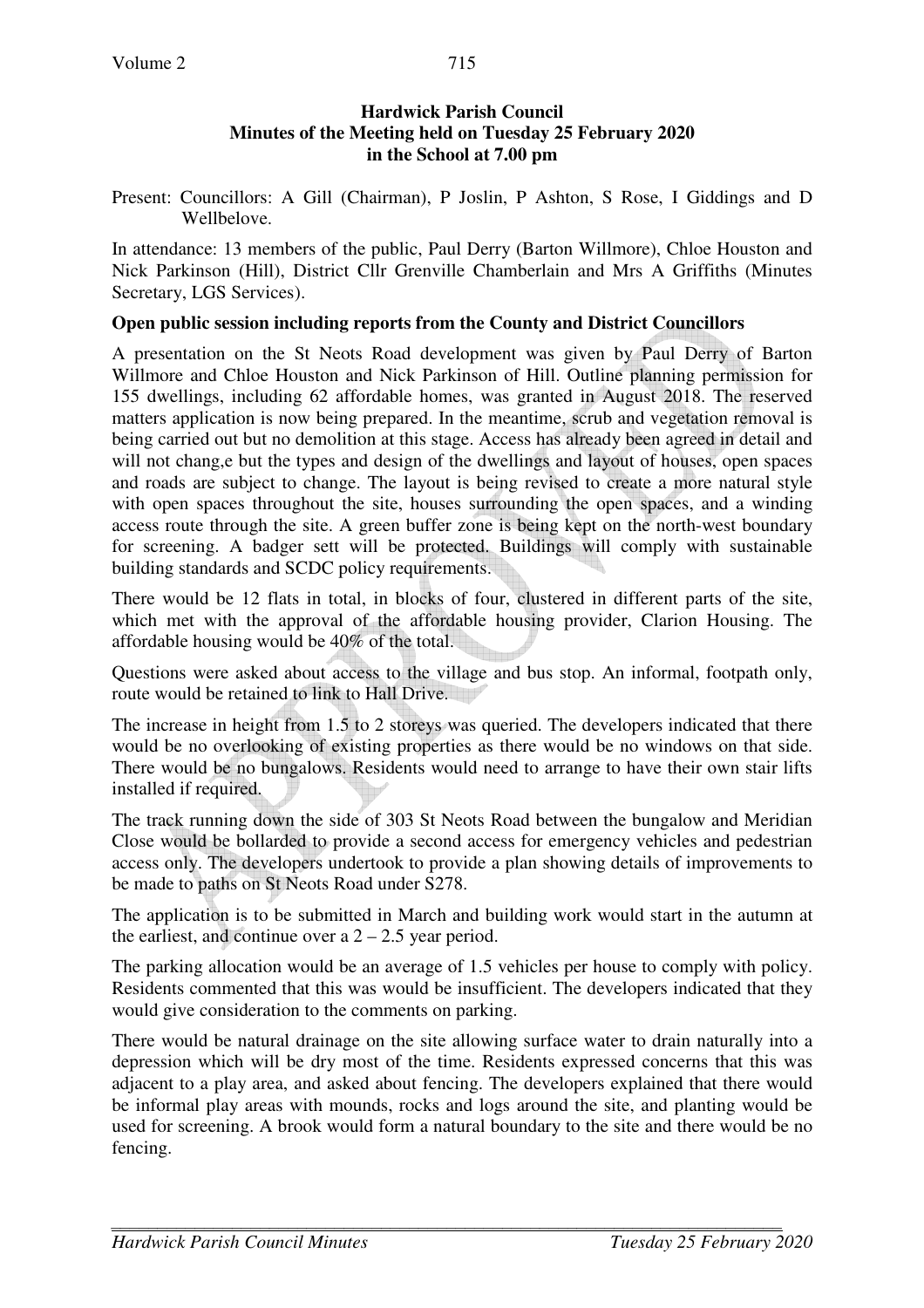#### Volume 2

Residents queried the maximum depth of the attenuation pond which would be  $1 - 1.5$  meters and would not be fenced but would have a gradual slope. Concerns were expressed by residents and councillors at the presence of water in a children's play area, observing that a small child could fall into the shallow pond when it held water. The developers undertook to reconsider this aspect.

Concerns were also expressed as to whether the width of the road was sufficient for emergency vehicles, and that there was only one way in and out of the development, which being very close to the roundabout, would make the area much busier. It was suggested that a gate be placed on the footpath to deter burglaries.

The green spaces, including a community orchard, informal play areas and a walk on the western side, were described. There would be seating throughout. However, the children's play area would not be gated as this would look unattractive. Residents reiterated that safety was paramount. The developers said that this would receive further consideration. A comment was made that the largest properties were nearest the green spaces, whereas the affordable dwellings and the play area were separated by a road. Residents suggested that the social housing be integrated with the other housing and located near the play areas.

The buildings would be of traditional design, mainly brick with some hanging tiles and some rendered.

The developers were thanked and left the meeting.

District Cllr Chamberlain's previously circulated report was taken as read. He reported that the Mayor had removed responsibility for the busway from the Greater Cambridge Partnership and the Mayor's proposals were awaited. It was observed that the CAM metro consultation was currently running.

Jeff Jones, on behalf of the committee building the new community hall, apologised for the fact that the builders had begun installing the pipe before the Parish Council had given permission. They had given assurances that all would be restored towards the end of the project. Mr Jones indicated that the landowner had given informal permission to cross their land and the part owner of the ditch had also indicated permission. He requested permission to continue installing the rainwater pipe to the ditch.

Shaun Hughes provided an update on the Climate Action Group. A sub-group run by Steve Gaze was involved in the Fields of Grace project, to create a farm to grow fruit and vegetables. Another sub-group had looked at Parish Council land and identified areas where more planting could be done but suggested that allowance should be made for meadows and wildlife to increase biodiversity. Cllr Giddings volunteered to join the group.

The group will be planting trees from the Woodland Trust and will be seeking funds from the Parish Council in due course.

Mr Hughes reported on his attendance at the Local Plan debate and highlighted that the environment could not sustain current growth. All environmental solutions, including ground source heat pumps, a village farm and tree planting, required land, and a very large area of land would be needed for tree planting to absorb all the carbon emitted by the village. The response submitted to the Local Plan consultation had suggested that any change of land use in the Green Belt should be solely for sustainable purposes. Mr Hughes confirmed that the group would be willing to plant the 30 saplings when received.

Clare McGowan on behalf of Hardwick Play Parks asked the Parish Council to arrange for the hedge to be cut back at the Egremont Road play area as soon as possible.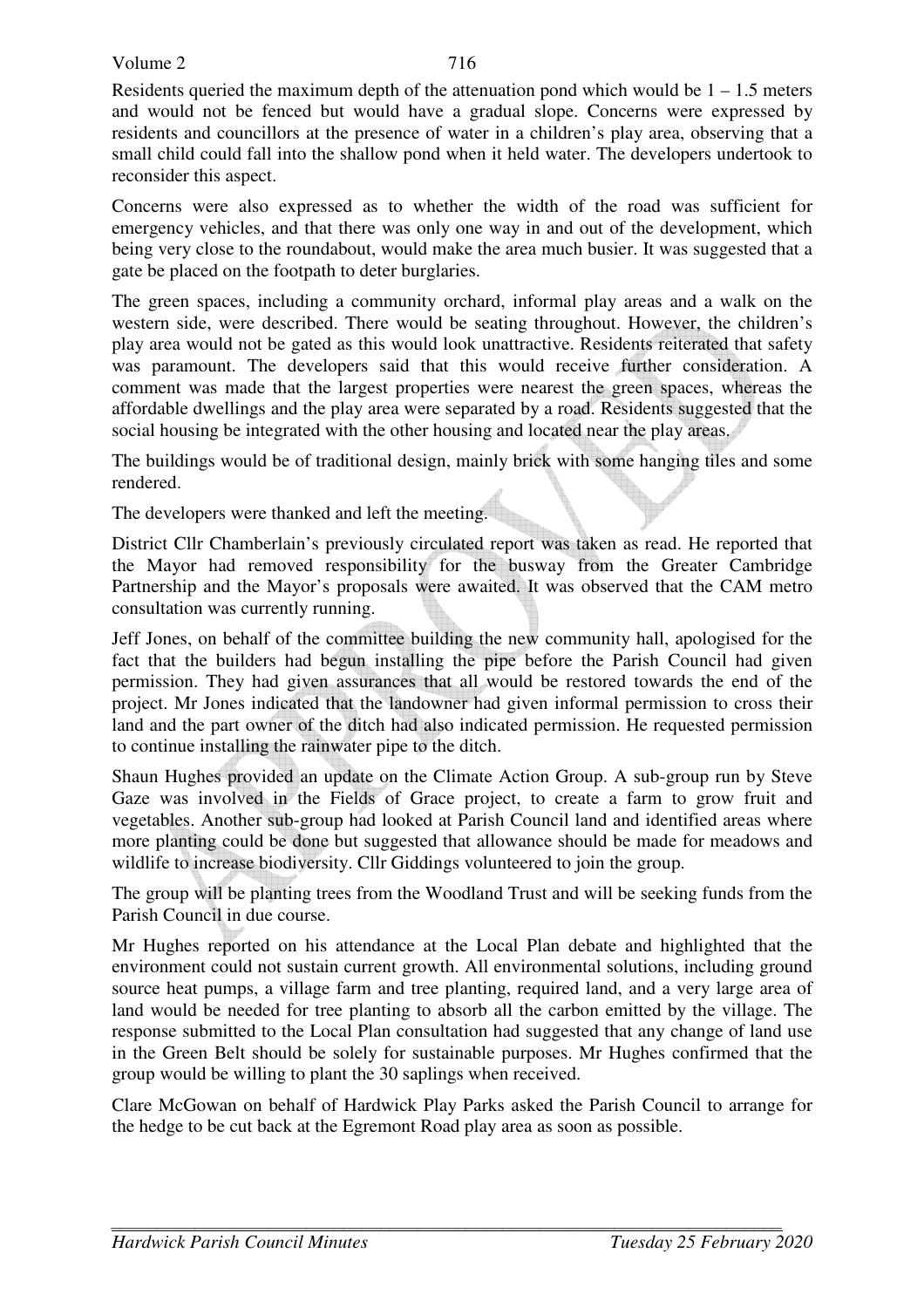## **1. To approve apologies for absence**

Apologies were received from Cllrs Croft who had resigned from the Parish Council. Apologies were also received from the representatives of the Greater Cambridge Partnership.

# **2. Declaration of interests**<br>2.1 To receive declarations

2.1 To receive declarations of interests from councillors on items on the agenda and details of dispensations held

Cllr Rose declared a non-pecuniary interest in item 5.1 as a life member of Hardwick Football Club and the existence of his dispensation enabling him to speak and vote. Cllr Joslin declared an interest as a resident of St Neots Road and a member of the Fields of Grace Climate Change Group.

2.2 To receive written and grant any requests for dispensation as appropriate for items on this agenda

None.

# **3. To approve the minutes of the previous meetings on 21 January and 28 January**

 RESOLVED that the minutes of the meeting on 21 January be approved and signed by the Chairman as a true record. (Prop PJ, 2nd DW, carried with 4 in favour and 2 abstentions)

RESOLVED that the minutes of the meeting on 28 January be approved and signed by the Chairman as a true record, after an amendment under item 5.8 to change "easier" to "safer" and add the words "and they would also act as a traffic calming measure;" and at the end of item 4.8, to add "and returned a few minutes later." <sup>(Prop</sup> PA, 2nd SR, carried with 4 in favour and 2 abstentions).

#### **4. Matters arising and carried forward from the last or previous meetings for discussion/decisions**

- 4.1 (4.2) SCDC free trees to consider type of trees and collection arrangements RESOLVED to delegate to Cllr Giddings to select broadleaf, quick growing types of tree and to collect and help to plant them. The voucher is to be sent to Cllr Giddings.
- 4.2 (4.6) Parish Paths maintenance to consider quotation received RESOLVED to accept the quotation from RH Landscapes for £525 plus VAT to clear the brush and install posts as soon as possible before the nesting season. (Prop AG, 2nd PJ, unanimous)
- 4.3 (5.4) Request to run drainage pipe under Parish Council owned land update and to consider advice if received

RESOLVED to note the response of the solicitors and that the responsibilities of the user would require a Deed of Easement.

At 8.33 pm on a proposition by the Chairman the meeting was briefly suspended to enable Jeff Jones to speak. He explained that the rainwater from the roof would enter an attenuation tank and only enter the ditch in extreme circumstances.

A proposal (PA) that the Parish Council share the costs of the Deed of Easement with the Church was not seconded.

A proposal  $(SR)$  that the Parish Council meet the legal costs up to £1000 subject to the Parish Council being able to do this legally, was not seconded.

RESOLVED to obtain a quotation for drawing up a Deed of Easement, and if the amount is below £1000, to delegate to the Clerk and Chairman together to accept the quotation between meetings, subject to the Parish Council being able to do this legally, and instruct the solicitor to prepare the Deed of Easement. (Prop SR, 2nd IG, unanimous)

4.4 (5.8) Greater Cambridge Partnership Local Plan Issues and Options consultation – consider draft response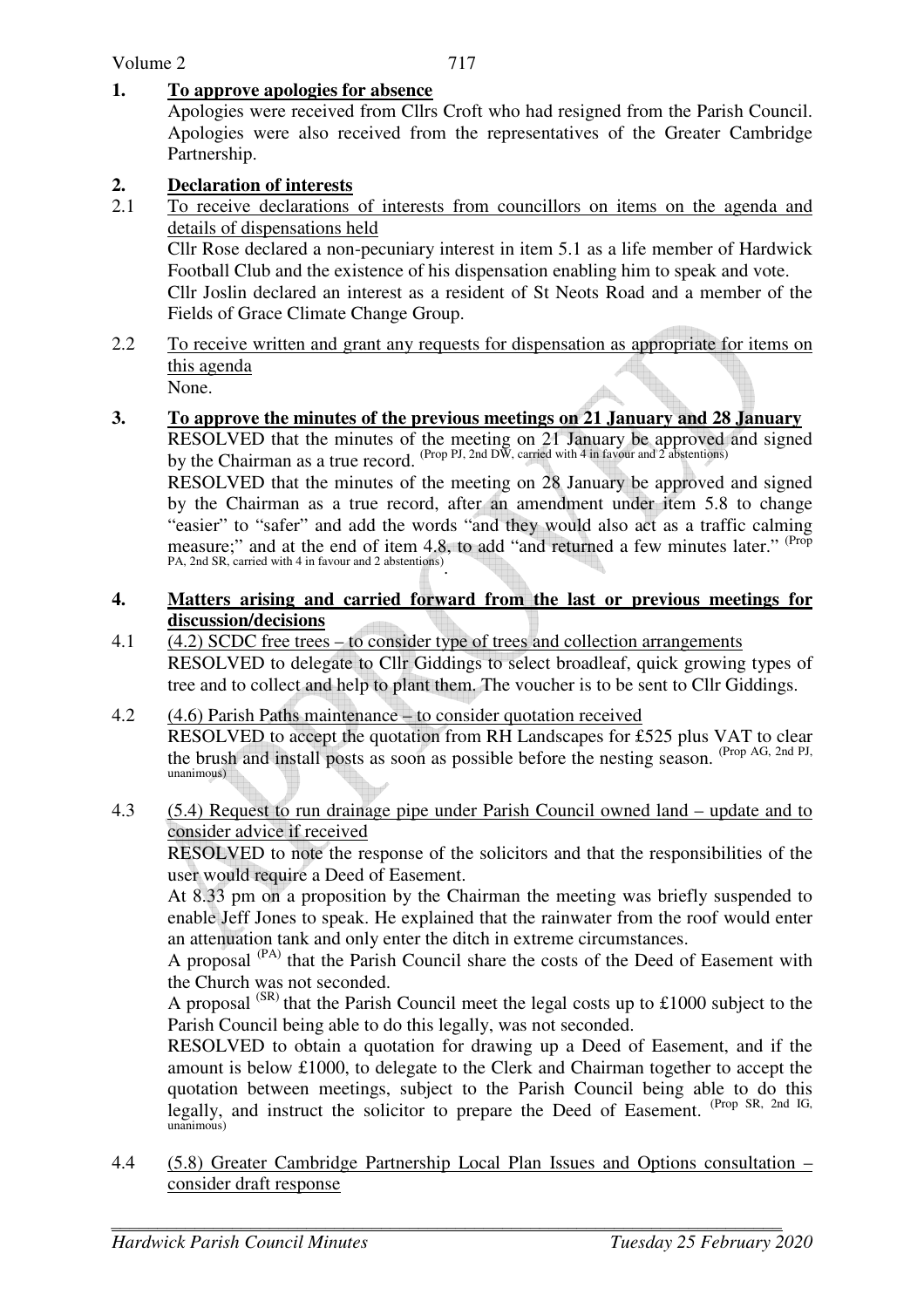| Volume 2 | 718                                                                           |  |
|----------|-------------------------------------------------------------------------------|--|
|          | RESOLVED to cancel this item as CCC had refused a time extension, noting that |  |

members had responded individually.

4.5 (7.5) Maintenance of Miller's Way – to consider resurfacing works including correspondence from resident The Chairman reported that a resident had been looking into the history of Miller's Way and thanks were extended to him for his efforts. The resident's research had indicated that Miller's Way was, with the exception of the car park, owned by Beezer Homes, now Persimmon Homes. The Chairman reported that he, Cllr Joslin and the resident had arranged a meeting on Tuesday with Persimmon Homes to discuss the possible transfer of Miller's Way into the ownership of the Parish Council, subject to Persimmon Homes upgrading the path beforehand, after which the Parish Council could take over future maintenance including installing a light if it wished. A report and recommendation will be made to the next meeting.

- 4.6 (8.2) To consider maintenance at St Mary's play area RESOLVED to accept the quotation from RPM for replacing two swing seats at a cost of £320 plus VAT.  $^{(Prop SR, 2nd PI, unanimous)}$
- 4.7 (8.2) To consider quotation for replacement swing seat at Grenadier Walk play area RESOLVED given that a toddler swing seat from Egremont Road was now surplus to requirements, to re-use this at Grenadier Walk and to seek a revised quotation from RPM to fit the existing seat as a replacement, and to install new chains.

 Cllr Ashton raised a query from a resident at this point regarding a fence panel in Limes Road adjacent to the Recreation Ground. The fence was owned by the resident and they had been informed that it was their responsibility.

- 4.8 (8.2) To consider report and recommendation on fence at Grenadier Walk play area The Chairman reported that he had taken a look at the fence and it had been established that this belonged to the garden of the shop and therefore required no action by the Parish Council.
- 4.9 (8.4) To consider quotations for Internal Audit FY2020 RESOLVED to appoint William Lewis as Internal Auditor for FY2020. (Prop AG, 2nd PJ, unanimous)
- 4.10 To consider the draft Emergency Plan and if it should be adopted RESOLVED that the draft Emergency Plan as circulated should be adopted subject to a review in three months' time by Cllr Giddings and quarterly thereafter. RESOLVED that Cllr Giddings should confirm the details with the volunteers so that the plan can eventually be publicised. Cllr Ashton left the meeting at 9.08 pm.

4.11 Update on the play equipment phase 3 project and to consider any matters relating to the installation including retention of litter bin, bench and toddler swing seats RESOLVED, given the need for the hedge to be cut back and trim some branches, to delegate to the Chairman and Clerk together to ask Oakes and Watson to put the work in hand and remove arisings, liaising with the contractors on site. (Prop AG, 2nd PJ, unanimous) RESOLVED to take up the offer from the School to cover the cost of the work. Cllr Ashton re-joined the meeting at 9.10 pm.

## **5. Correspondence/communications received**

5.1 Hardwick Football Club – request to extend use of tennis court RESOLVED, that it be delegated to Cllr Rose to contact the Football Club to explain the history and background to the tennis courts and the current plans for the site.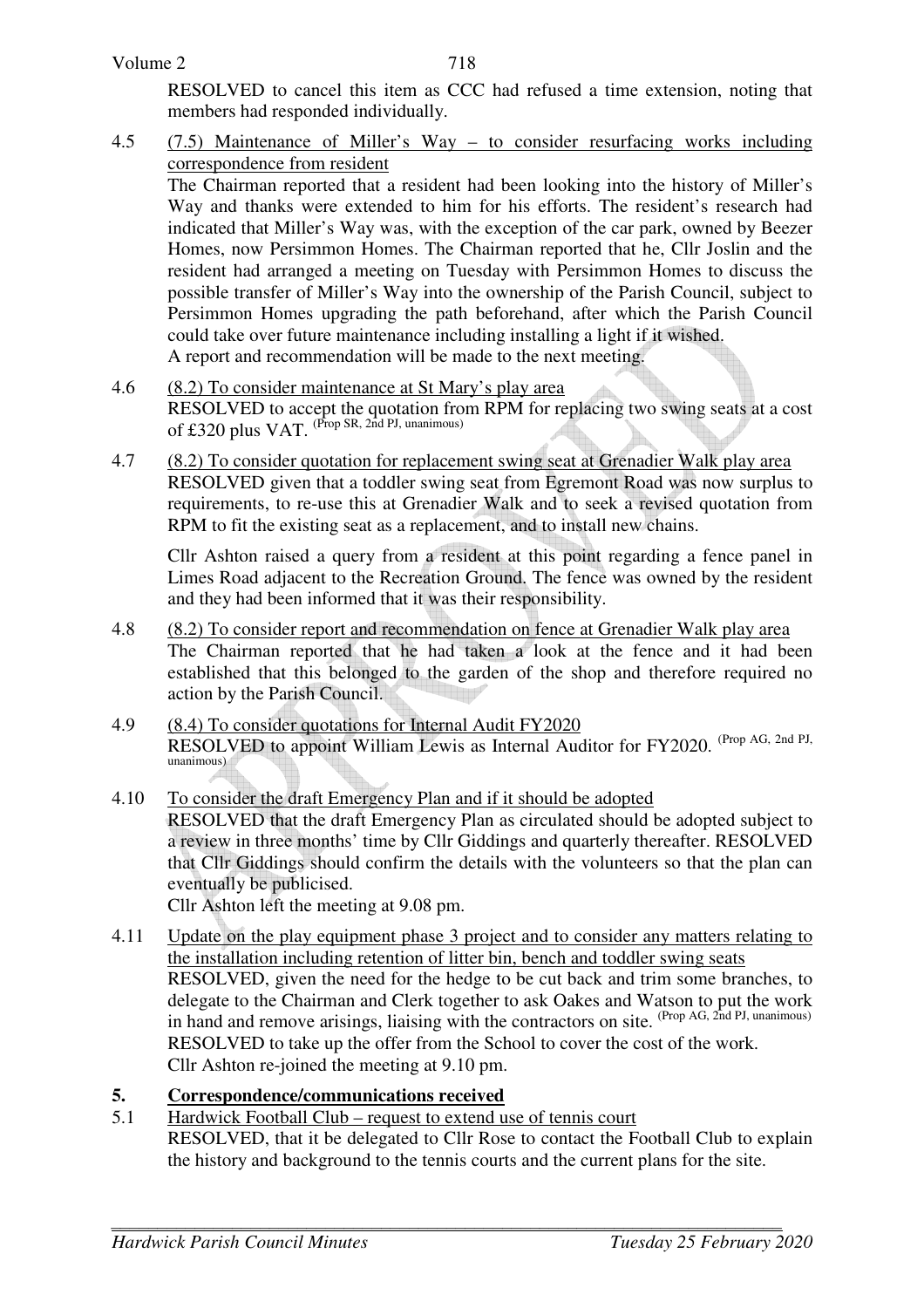5.2 Resident – Bourn Airfield transport update

RESOLVED to note the report of a resident who had attended the meeting. At 9.30 pm, on a proposition by the Chairman, the meeting was briefly suspended to enable District Cllr Chamberlain to speak, and re-opened at 9.32 pm.

Cllr Giddings left the meeting at 9.33 pm. RESOLVED that Bourn Parish Council continues to receive the Parish Council's

support with regard to their efforts to deal with the ongoing issue of consequent traffic from the development.

Cllr Giddings returned at 9.35 pm.

5.3 Cambridgeshire Constabulary – Service Change consultation Noted.

### **6. Planning Applications and Decision notices and tree works applications**

- 6.1 Planning applications received since the last meeting
- 6.1.1 S/0194/20/DC 303 St Neots Road Discharge of conditions 7 (foul water drainage scheme) and 8 (surface water drainage) pursuant to planning application S/0629/17/FL for new 3 bedroom dwelling to the rear of 303 St Neots Road to replace previously approved new dwelling

RESOLVED to make no recommendation. (Prop AG, 2nd PJ, unanimous)

Changes to the system of commenting and accessing applications on the SCDC website were noted.

- 6.2 SCDC Decision Notices
- 6.2.1 S/3735/19/FL Land at 181 St Neots Road Erection of two dwellings and the retention of the existing dwelling together with ancillary works to the site including hard/soft landscaping and the creation of parking spaces and the change of use of part of site from commercial to residential (Re-submission of S/2058/19/FL) – Permission refused.
- 6.2.2 S/3206/19/VC 339 St Neots Road Variation of condition 2 (approved plans) of planning permission S/0884/19/VC for variation of condition 2 (approved plans) of planning permission S/2665/17/FL for erection of two family dwellings – Permission granted.
- 6.2.3 S/4309/19/FL 301 St Neots Road First floor loft conversion including raising of roof level – Permission refused.
- 6.3 Tree Works Applications None.

# **7. Members reports and items for information only**

7.1 New Housing Developments and Planning Obligations It was reported that there had been two complaints from residents about shrub clearance by the developers. Chloe Houston had confirmed that the contractors were aware that they should not be using Hall Drive and had drawn this to their attention.

Cllr Rose reported:

• A meeting of the Hardwick Community Centre Working Group had taken place on 6 February. Comments from the public meeting had been fed back to the architects, with whom another meeting would take place on 2 April. He had reported the Parish Council's approval of funds for operating and fitting out costs and reported on a meeting between the Chairman, District Cllr Chamberlain and himself with the developers promoting new housing development east of Cambridge Road which had once been discussed as a location and discounted; there had been no change.